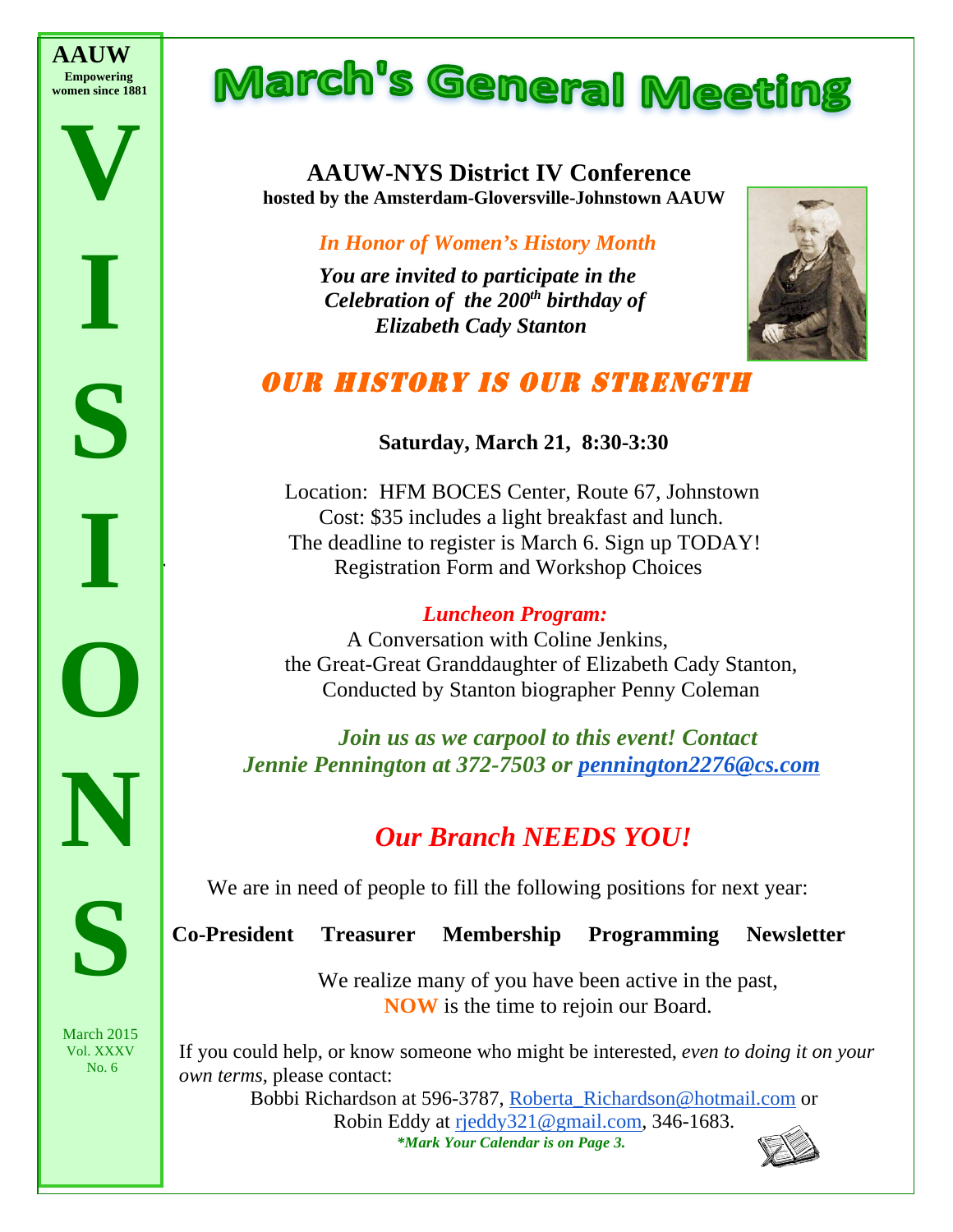

#### *PRESIDENT'S MESSAGE*



My message this month is going to focus on a headline in today's (Feb. 3, 2015) *New York Times*, "More *Women Than Ever in Congress, but With Less Power." As I read it, I reflected on the reality that women* constitute 51% of the population but still face obstacles to achieving political and economic parity with men. And then I thought of all the programs that AAUW has which seek to address this disparity - and how wonderfully empowering our organization is.

Back to the article: In November, 20 women were elected to the Senate and 84 were elected to the House, so for the first time ever there are more than 100 women in Congress. However, the change in political control over the Senate and House cost women committee leadership positions - and many new challenges. Over two-thirds of females in Congress are Democrats and when power shifted, these women lost top positions.

It was only 22 years ago - the "Year of the Woman" elections, when the number of women in the Senate doubled from two to four!!! And many in Congress noted that when women were chairing committees there was greater consensus, more civility, more cooperation than confrontation. There are many studies that do support the observation that women are less focused on power and more focused on securing agreement. They see bipartisan agreements as signs of success, not failure. So while there are more women today than there were 22 years ago, they wield less power because of the structure and power shift. Let's hope that their very presence in Congress has a beneficial effect on negotiations.

Our role is to continue doing what we do so well: to provide opportunities for women to influence both society and government for the better. We are doing the right thing by working with younger women, by providing leadership experience, by encouraging participation in civic life. Congress needs to be reflective of the population at large and we should not rest until it does. *Eleanor Aronstein*



#### *ELECT HER: CAMPUS WOMEN WIN*



What is the *Elect Her Initiative*? It is a collaboration between AAUW and *Running Start* and *She Should Run*, the only program in the country that encourages and trains college women to run for student government and future political office.

*Elect Her* addresses the need to expand the pipeline to women running for office and to diminish the longstanding political leadership gender gap. The 4-5 hr. training covers skills such as how to mobilize a constituency, craft a message, speak confidently, and present oneself as a candidate.

This year *Elect Her* is being offered on 50 campuses nationwide including the University at Albany which was sponsored by the Schenectady branch at no cost. Miriam Cajuste and Ann Hicks had the opportunity to attend segments of the program and were quite impressed with the exceptional effectiveness of the program for engaging and involving students in significant learning activities. The presenters were well chosen, prepared and credible-- very open about sharing their life experiences and various challenges that had been beneficial to them including mistakes made along the way. Students were expressing appreciation (during Q&A) to the speakers (student government and community leaders). The photographs which Miriam took, reflect the enthusiastic and focused involvement of the students.

Eighty-seven people registered for the event. All who were students became AAUW e-affiliates. This is an innovative initiative by AAUW to promote awareness of the organization and encourage future membership. We look forward to receiving and reading the evaluation of the event from the U. Albany staff ~ *Ann Hicks* 

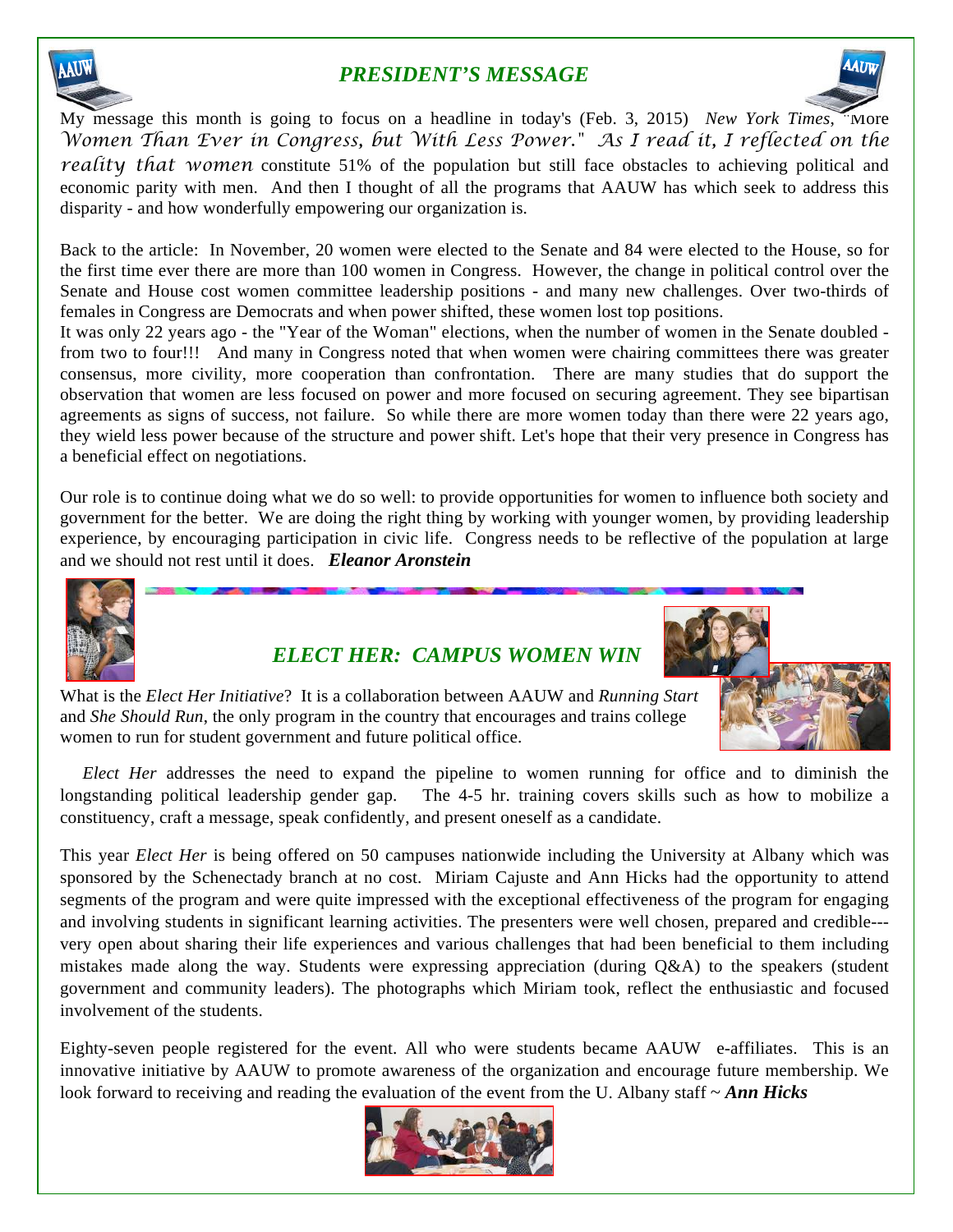#### *MEMBERSHIP MATTERS*

Every day, we ask you – our members and volunteers – to make an effort to empower women and girls. Not only do you do this, but you do it well. You do so much to help AAUW's mission, and we cannot thank you enough. With that in mind, we urge to to renew your membership next month and continue to look for new member candidates who, like you, are interested in promoting equality for women. Remember AAUW values and seeks a diverse membership, so look beyond the ordinary.

Take 50 percent off national dues when branch members gift a national membership January 1-March 15. National membership is a great gift for those who want to support our mission but whose schedules don't allow time to participate in regular meetings and activities. Now through March 15, 2015, a branch member can give the gift of a regular annual national membership for just \$24.50 online! Apply appeal code M15BRJN2015 to give one year of membership to a friend today. ~ *Arlene Maranville & Pat Gregor*

#### *WOMEN'S EQUALITY ACT - Nine Points or None ~ Linda Rizzo*

The New York State Senate passed in January eight points of the Women's Equality Act. Senator Diane Savino (D) sponsored the bill citing that she is willing to forgo passing the ninth point (The Reproductive Health Act) so that the other eight points can be passed. She urged Assembly Democrats not to toss out good reform for politics' sake.

The bill passed by the Senate would fight sex trafficking, stop discrimination based on family status, end pregnancy discrimination in the workplace, prevent housing discrimination, protect women against sexual harassment, and ensure equal pay for women. The "sticking" point in the Assembly is that all nine points are not included. As of February 5, they will only pass the total package and refuse to vote on the other eight points. The Senate will not pass the Reproductive Health Act. This would align state abortion law with federal law set by Roe v. Wade.

Amy Paulin, a Scarsdale Democrat, believes that members of her conference might support voting on each bill separately. Paulin told Capital News that more members in the Assembly have voiced support to pass the eight points. She stated that "civil rights were not achieved in one lump. It was achieved over time in many baby steps." Many major social issues took years to rectify. We have to start at some point to take action.

Will the Assembly pass each bill separately is the question that only they can answer. It would be a shame if another year passes with no action. The losers in this political battle are the women in New York State.

## MARK YOUR CALENDAR



**Wednesday, March 4** Board Meeting 6:45 Niskayuna Town Hall

**Sunday, March 8**  Daylight Savings Time International Women's Day

#### **Wednesday, March 11**

Program: "The New York State Grand Jury: Should It Be Changed?" Schenectady Library (see page 5)

#### **Saturday, March 21, Registration on page 5**

General Meeting/ District IV Conference

#### **Friday – Sunday, April 17-19**

AAUW-NYS Convention Bybios Niagara Resort and Spa Grand Island, NY

#### **Wednesday, May 20**

Annual Dinner Mohawk Golf Club

#### **Friday–Sunday, June 18-21**

AAUW National Convention San Diego, CA http://convention.aauw.org.

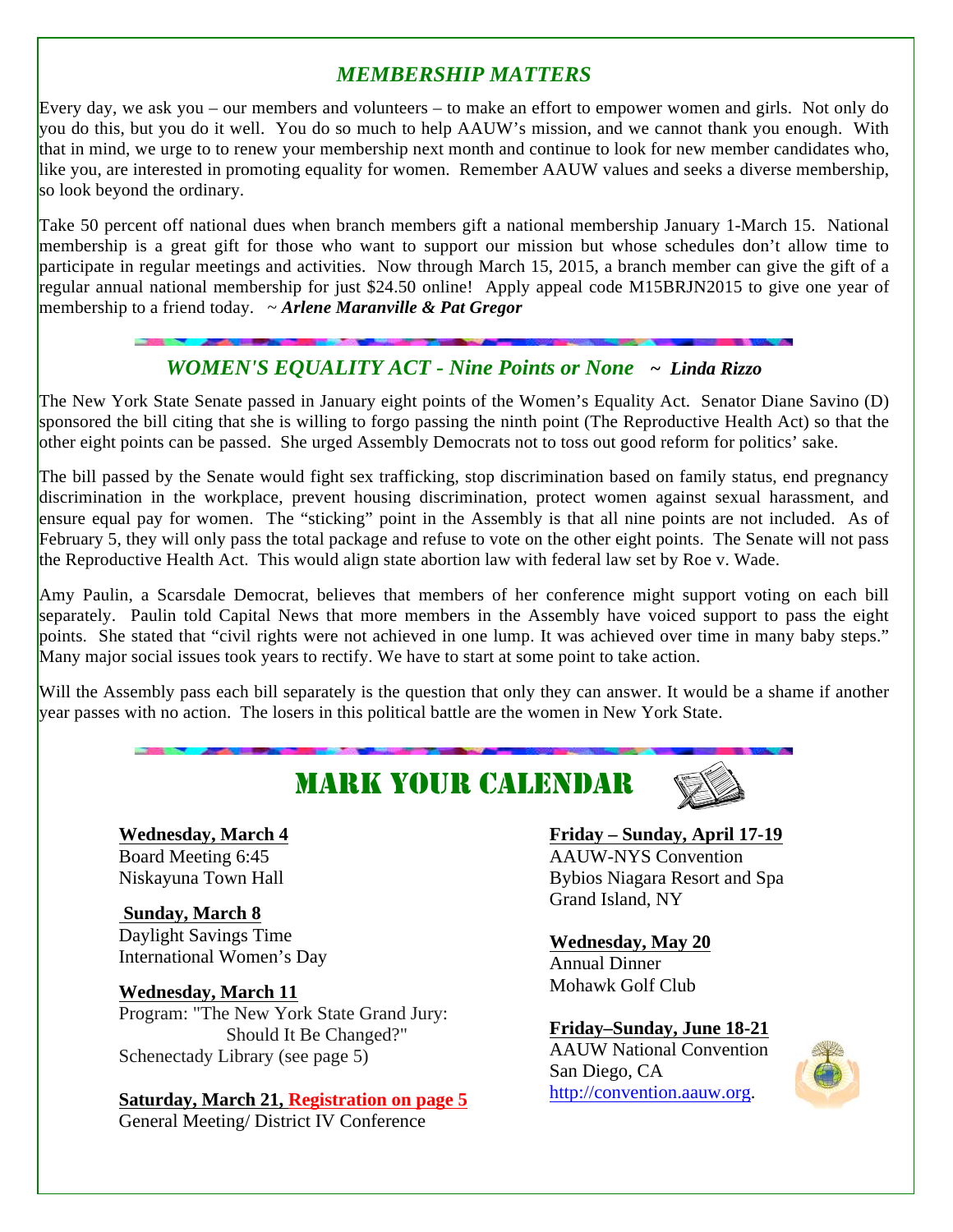*Join us for a program our AAUW branch is co-sponsoring with the League of Women Voters* 

#### "The New York State Grand Jury: Should It Be Changed?"

Schenectady County Public Library Main Branch

Wednesday, March 11, 5:00 p.m. to 7:00 p.m.

Panelists at the session will be: Robert M. Carney, Schenectady County District Attorney; Mark Caruso, head of the Schenectady County Public Defender's Office; and Robert Keach, III, civil rights attorney.

The panel will explain the grand jury system and its use from the prosecutorial and defense perspectives. It will also address whether changes need to be made. Recent controversial cases taken to the grand jury have raised issues about its secrecy and a process that favors the case brought by the prosecutor.

Mr. Carney has been a district attorney since 1990 and a lawyer for 26 years. Mr. Caruso has experience as a former prosecutor and a current defense attorney, a decade each. Mr. Keach is in private practice and handles civil rights litigation.

\_\_\_\_\_\_\_\_\_\_\_\_\_\_\_\_\_\_\_\_\_\_\_\_\_\_\_\_\_\_\_\_\_\_\_\_\_\_ \_\_\_\_\_\_\_\_\_\_\_\_\_\_\_\_\_\_\_\_\_\_\_\_\_\_\_\_\_\_\_\_\_\_\_\_\_\_

#### **OUR HISTORY IS OUR STRENGTH**

\_\_\_\_\_\_\_\_\_\_\_\_\_\_\_\_\_\_\_\_\_\_\_\_\_\_\_\_\_\_\_\_\_\_\_\_\_\_

Our symposium's theme is "Our History is Our Strength," Longer morning sessions take a then and now approach to topics that we believe were important to women of Elizabeth Cady Stanton's day and remain relevant to women of the 21st century.

#### **SESSION A**

Women on the Page. An excerpt from a documentary on the life of the author Louisa May Alcott will set the stage with a picture of the 19th century woman writer. Then three 21st century authors will share their experiences with researching, writing, and getting published today.

Greta Nettleton on her work The Quack's Daughter: A True Story About the Private Life of a Victorian College Girl<br>published in May 2014. What Right did a woman have to a career in the 19th century? How many rights of any k did she have? Greta will use the case of women physicians in the west as a jumping off point for a discussion of her research and writing

HeldiSprouse on writing romances about ordinary men who become extraordinary through their actions and the<br>women who love them. Hers are small town love stories that could happen anywhere.

Ruth Holland Scott on her memoir The Circles God Draws which describes her remarkable journey from a segreasted school to leadership of the Rochester NY City Council.

From Corsets to Spanx<sup>7M</sup>. Sue McLane, the Victorian Lady, will demonstrate the ways late 19th century clothing constrained women and dictated a certain body ideal. Video excerpts from the documentary Killing Me Softly will set the stage for a discussion of how modern marketing still promotes unreasonable body images.

Midwifery: The Second Oldest Profession. Through discussion & film excerpts from A Midwife's Tale participants will learn about the history of midwifery as one of the oldest female professions in the U.S. Julie Tesi, a currently practicing midwife in Fulton Co, will discuss the profession today and answer questions.

#### **SCHEDULE OF EVENTS**

|                             | $8:30 - 9:00$  | Registration / Continental Breakfast                                    |
|-----------------------------|----------------|-------------------------------------------------------------------------|
|                             | $9,00 - 9,25$  | Opening / Welcome                                                       |
| ELIZABETH CADY              | $9:25 - 11:30$ | <b>SESSION A</b>                                                        |
| WOMEN'S<br><b>SYMPOSIUM</b> | $11:15-12:40$  | tunch/Vendor displays<br>Program with Coline Jenkins &<br>Penny Coleman |
|                             | $12:45 - 1:45$ | <b>SESSION B</b>                                                        |
|                             | $2:00 - 3:00$  | <b>SESSION C</b>                                                        |
|                             | $3:00 - 3:30$  | Closing / Collect evaluations                                           |
|                             |                |                                                                         |

#### **REGISTRATION**

**Telephone:** 

To register, fill out the following form and mail it with oovment to:

> Laurie Kozakiewicz **PO Box 760** Caroga Lake, NY 12032

Cost: \$35 per person \$15 student rate \$40 late registration

> **REGISTRATION DUE:** March 6, 2015

ďь For EACH session, indicate your first, second and third choice by writing 1, 2 and 3 in each column's box.

\_\_\_\_\_\_\_\_\_\_\_\_\_\_\_\_\_\_\_\_\_\_\_\_\_\_\_\_\_\_\_\_\_\_\_\_\_\_

| <b>SESSION A</b>                                                                  | <b>SESSION B</b>                                                                | <b>SESSION C</b>                                                     |  |
|-----------------------------------------------------------------------------------|---------------------------------------------------------------------------------|----------------------------------------------------------------------|--|
| $9:30 - 11:00$ AR                                                                 | $12:45 - 1:45$ P.R.                                                             | $2:00 - 3:00$ PA                                                     |  |
| Women on the Page with<br>Greta Nettleton, Heidi<br>Sprouse, & Ruth Holland Scott | "Jahnstown's Radical Daugh-<br>ter" an Interview w/ Eliza-<br>beth Cady Stanton | A Glorious Waman" on get-<br>ting to know Elizabeth Cady<br>Stanton. |  |
| From Corsets to Spanx <sup>7M</sup>                                               | Rx for Better Health- Get Out-<br>doors                                         | For the Dancer Within You                                            |  |
| Midwifery: the Second Oldest<br>Profession                                        | You Won't Feel a Thing: Acu-<br>ounclure                                        | Color: Then & Now                                                    |  |
| Namo:                                                                             |                                                                                 |                                                                      |  |
| Address:                                                                          |                                                                                 | Please make checks payable to: ECSWC                                 |  |
| City:<br>State/Zip:                                                               |                                                                                 | PRE-REGISTRATION IS REQUIRED FOR<br>ALL                              |  |
| <b>Email:</b>                                                                     |                                                                                 | <b>SYMPOSIUM EVENTS</b>                                              |  |

SPACE IS LIMITED.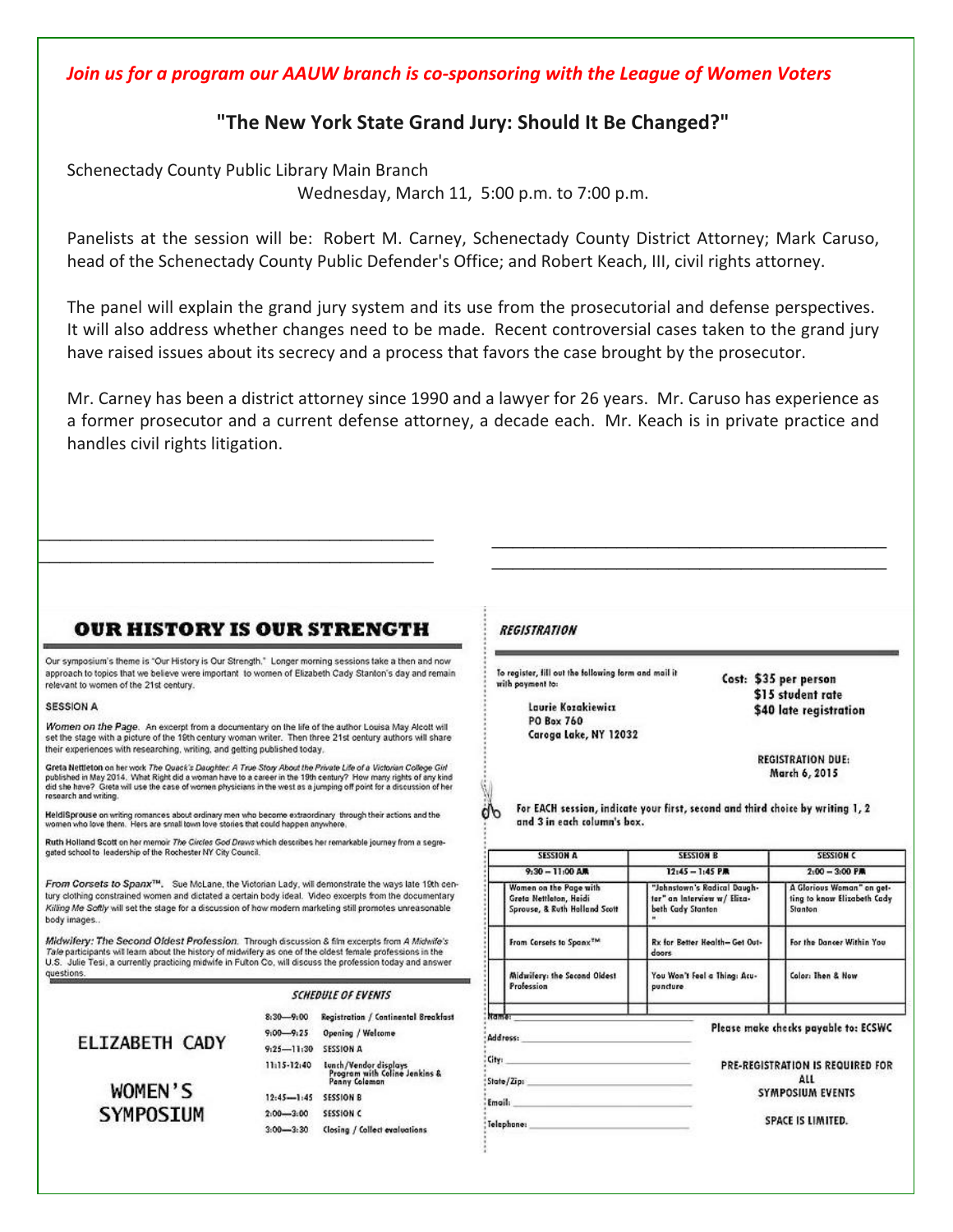#### *Study and Interest Group Meetings for March 2015*

If you're interested in attending a meeting, contact the leader.



*Will March come in like a LION*... **b a a a** *and go out like a LAMB?* 

**Book Exchange I** Leader: Dottie Potochnik (399-3854) No regular meetings

**Couples Gourmet** Co-Leaders: Jennie Pennington (372-7503) Jackie Mendini (869-3816)

**Friday, March 13, 2015** Theme: Hostess Favorites Hosts: Barbara and Frank Piliere Blanche and Mike Payne

**Diverse Topics** Leader: Gail Karl (393-7590) **Monday, March 17, 2015, 1:30 p.m.** Program: Eating Out Restaurant TBA

#### **Mah Jongg**

Leader: Robin Eddy (346-1683) **Monday, March 9, 2015, 1:30 p.m.** Hostess: Harriet Severenko Location:23 Olde Coach Rd., Schenectady

**Monday, March 23, 2015, 1:30 p.m.** Hostess: Robin Eddy Location: 1222 Hempstead, Niskayuna

**Modern Literature** Co-Leaders: Joan Amell (399-4709) Andrea Versaci (370-1455) **Monday, March 10, 2015, 7:30 p.m.** Book: *Longbourne* by Jo Baker Reviewer: Joan Bergin

Hostess: Susie Leon Location: 12 Laury Lane, Glenville Co-hostess: Susie Leon



**Niskayuna Book Exchange** Leader: Ellie Rowland (250-4302) No regular meetings

**Quilting** Leader: Pat Terry (372-8431) **Tuesday, March 24, 2014, 7:00 p.m.** Program: Marguerite's Surprise Hostess: Pat Terry Location: 1059 Garner Ave, Schenectady

**Science Topics** Leader: Emily Hart (374-3229) **Monday, March 2, 2015, 7:30 p.m.** Program: The John Muir Trail Speaker: Sally Dewes Hostess: Ellie Rowland Location: 216 Lois Lane, Niskayuna

#### **Varied Interests**

Co-Leaders: Arlene Maranville (384-1639) Grace Mueller (346-8064) **Thursday, March 12, 2015, 12:30 p.m.**  Program: Saratoga Academy of Arts & Science Hostess: Arlene Gollmer Location: Route 9, 2 miles South of Rt. 146

**Serendipity** Co-Chairs: Jennie Pennington (372-7503) Reba Mehan (374-7886) No meeting

## **Quote of the Month**

*"The history of the past is but one long struggle upward to equality."*

 *Elizabeth Cady Stanton*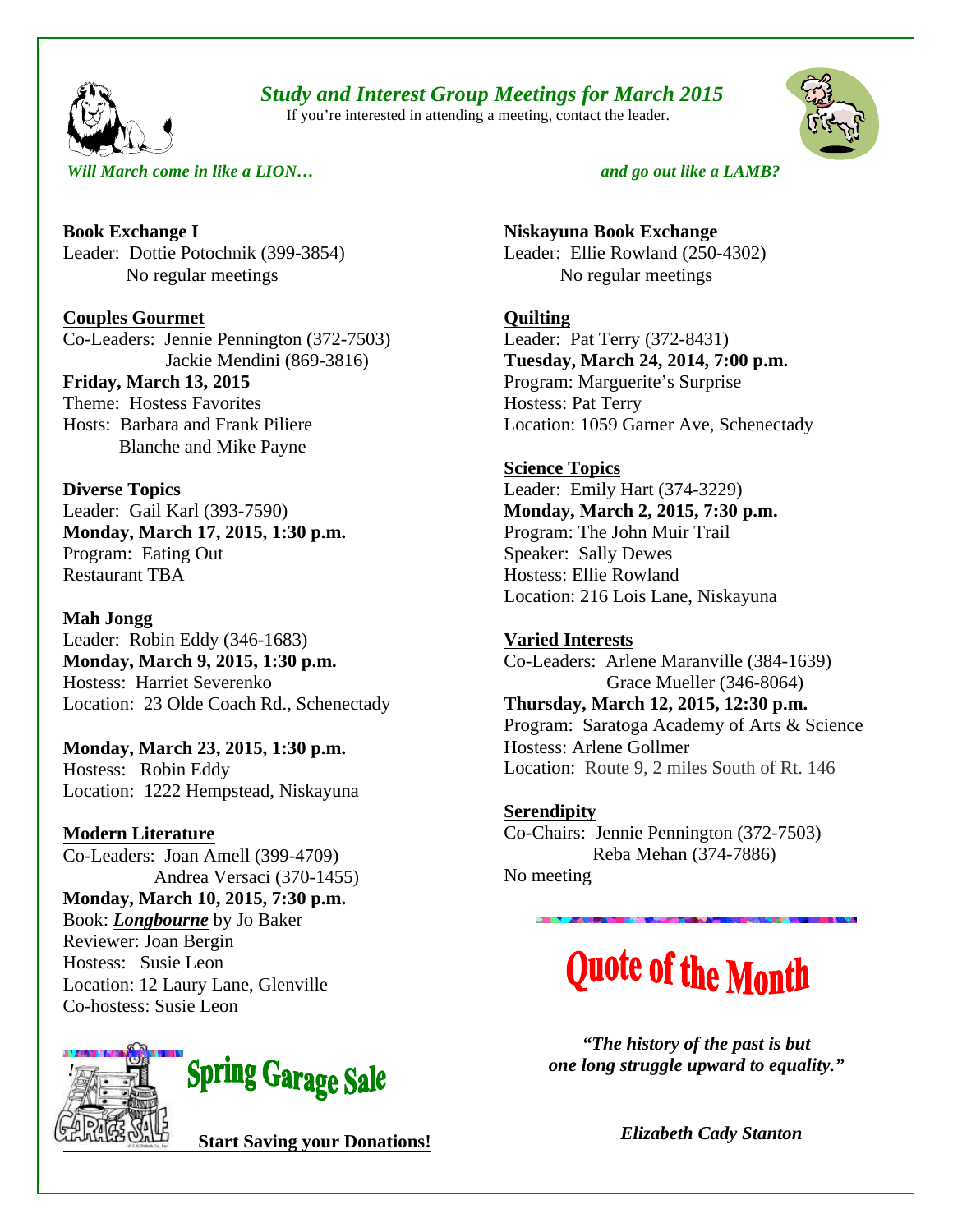*AAUW Schenectady Branch C/O Bobbi Richardson 1417 Fox Hollow Road Niskayuna, NY 12309* 





**VISIONS**

**Schenectady Branch Newsletter AAUW (published monthly except January, July, August)**

The deadline for newsletter items is the 1<sup>st</sup> week of the month prior to publication.

> **Editor** Roberta Richardson **Circulation:** Carol Reynolds

**President** Eleanor **Aronstein**

Website: *schenectady-ny.aauw.net*

#### **AAUW'S MISSION**

AAUW Advances Equity for women through advocacy, education, philanthropy and research.

#### **AAUW'S VISION**

AAUW will be a powerful advocate and visible leader in equity and education through research, philanthropy, and measurable change in critical areas impacting the lives of women and girls.

#### **AAUW'S PROMISE**

By joining AAUW, you belong to a community that breaks through educational and educational barriers to so that all women have a fair chance.

#### **IN PRINCIPLE AND IN PRACTICE AAUW VALUES and seeks diverse membership.**

There shall be no barriers to full participation in this organization on the basis of gender, race, creed, age, sexual orientation, national origin, disability or class.